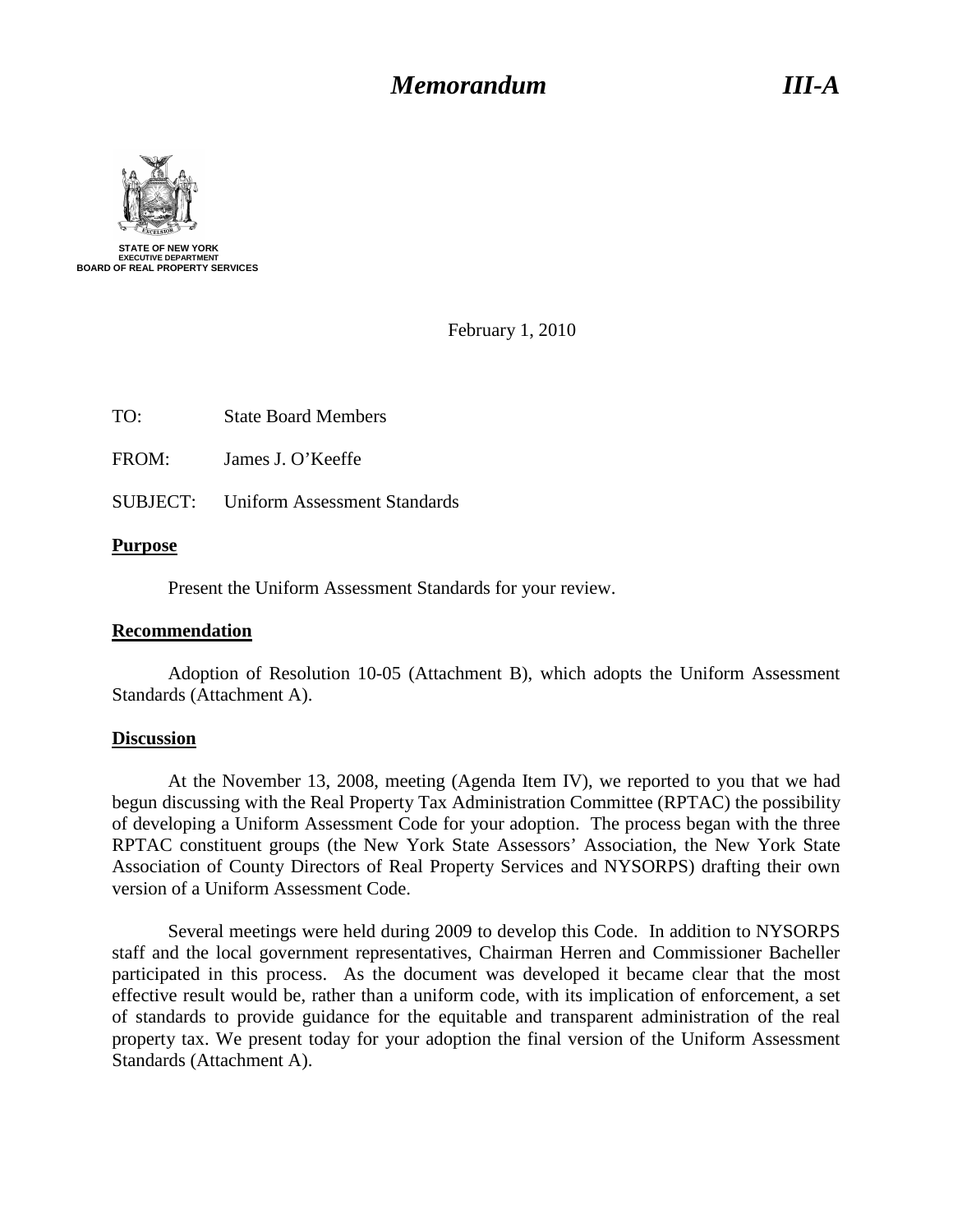These Standards are divided into Valuation Standards and Procedural Standards. Each Standard is in boldface and has accompanying Guidance to explain the Standard and Assistance to facilitate compliance with the Standard. The Standards provide a standard for assessments of current full value (1.1) that is attained through regular appraisals of all parcels not less than once every four years (1.7) based upon parcel-specific information (inventory) gathered at least once every six years (2.1). The Standards address issues such as appraisal, data collection, training, public relations and technology.

Should you agree, we would place the Standards on the NYSORPS website and publicize the Standards so that the appropriate local officials are aware of the existence of the Standards.

Attachment A – Uniform Assessment Standards Attachment B - Resolution 10-05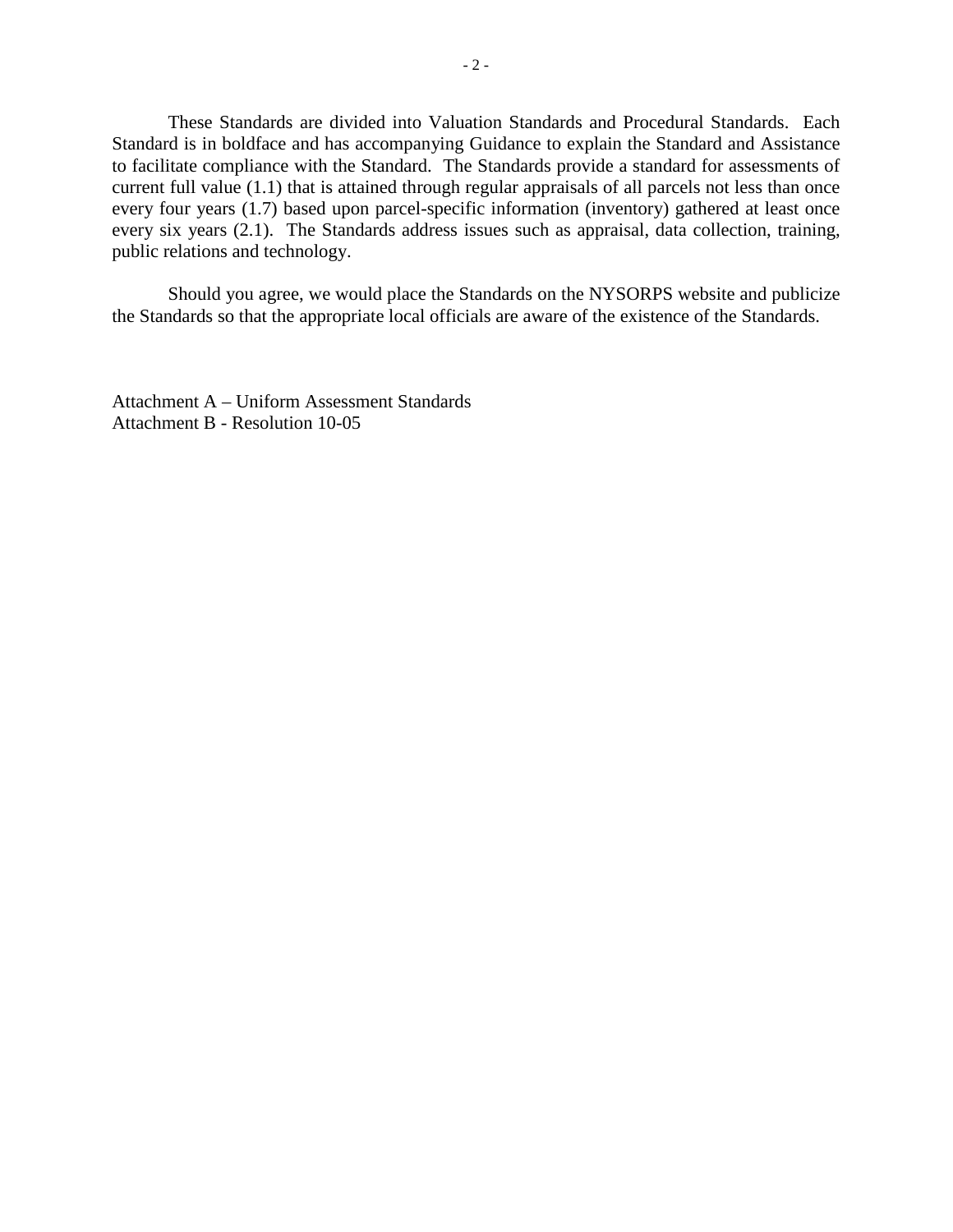# **UNIFORM ASSESSMENT STANDARDS**

The New York State Board of Real Property Services has adopted the following Uniform Assessment Standards (Standards) to provide a set of principles to guide individual assessing units in assessment administration. The Board directed the Office of Real Property Services to develop these Standards by way of a collaborative process involving representatives of assessors (NYS Assessors Association) and county real property tax directors (NYS Association of County Directors of Real Property Tax Services). The Board notes that this first publication of Standards is a work in progress, and expects to adopt changes over time.

The intent of the Board in adopting these Standards is to provide a general blueprint for local governments assessing units to establish "equitable" and "transparent" assessments. By "equitable" we mean that all properties are uniformly assessed at full market value. By "transparent" we mean that the system is easy to understand by all taxpayers and that all relevant information is readily available to the public.

These standards are advisory in nature – the only requirements are those contained in State statute, board regulation or rule, and agency procedure or practice. The Board encourages all assessing units to utilize these standards for direction to assessing staff, elected and appointed officials, taxpayers and the general public. The Board also encourages all local governments – assessing unit or otherwise – to reference these standards in formulating policy.

## **I. VALUATION STANDARDS**

#### **1.1. STANDARD OF ASSESSMENT: All real property is assessed at its current full value.**

**Guidance:** The real property tax is an *ad valorem*tax, meaning it is imposed against the value of property*.* Real Property Tax Law (RPTL) §305(2) only provides that all parcels within an assessing unit are assessed at a <u>uniform</u> percentage of current value (Level of Assessment, or LOA). When the Level of Assessment is not at 100% of full value, the administration of the property tax becomes less transparent. In particular, an LOA of other than 100% of full value is much more difficult for property taxpayersto determine whether they are being assessed equitably. It also becomes much more difficult for the assessor to manage the valuation process. This **full value standard** goes beyond the statutory requirements of §305(2), as well as § 701(8)(b), which allows fractional assessment within classes of special assessing units, i.e., New York City and Nassau County. In doing so, this standard provides the fundamental and prerequisite underpinning of a transparent and equitable assessment process.

**Assistance:** Compliance with §305 is discussed in **Valuation Standard 1.6.** Valuation approaches are discussed in **Valuation Standard 1.4.**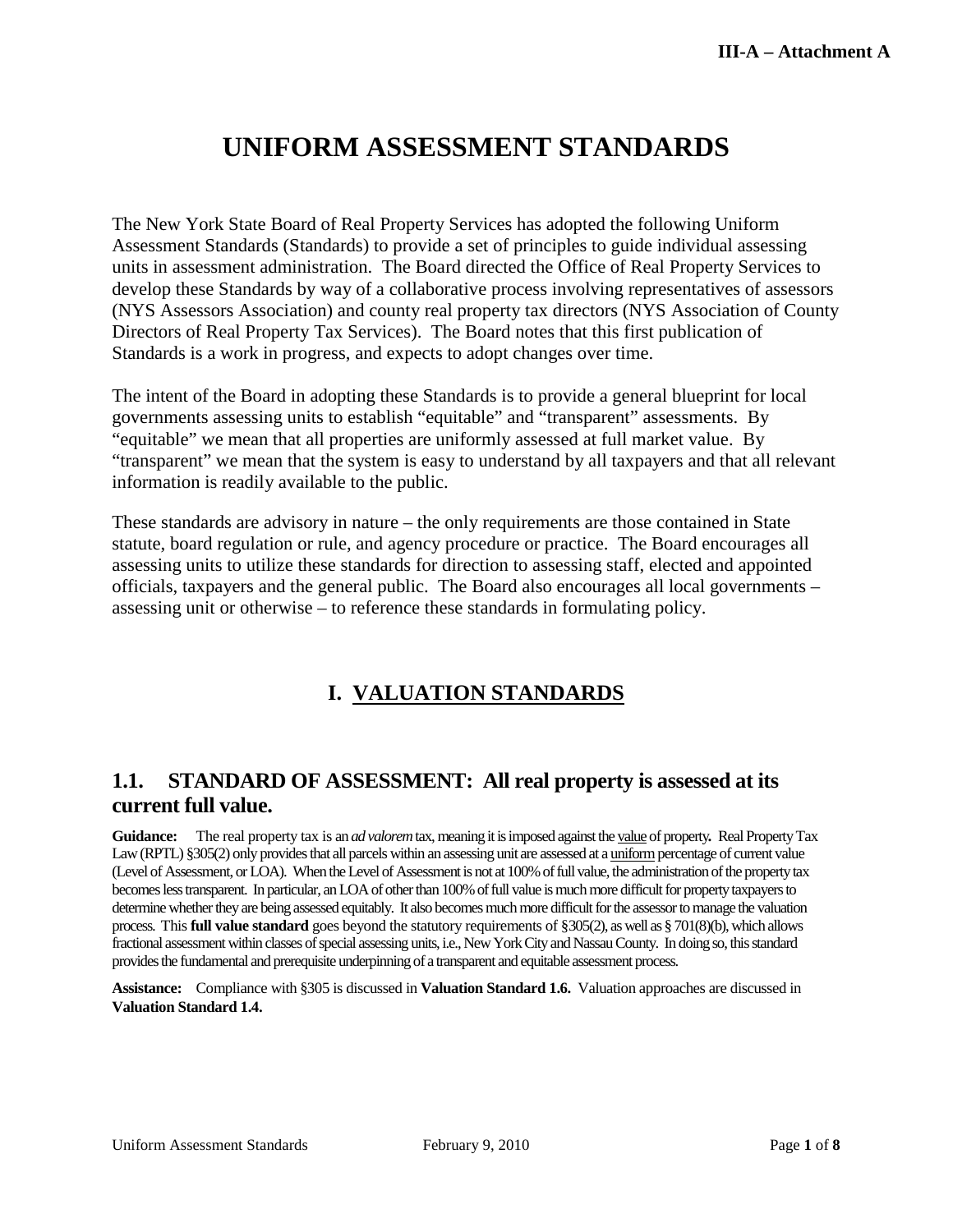## **1.2. USE STANDARD FOR VALUATION: Improved property is assessed for its current use. Property that is put to no current use is assessed for its highest and best use.**

**Guidance:** Generally, for purposes other than real property taxation, property is appraised at its highest and best use to determine its value. New York courts contrast eminent domain taking, where the owner had only one chance to be compensated for present value and potential future uses, from value for assessment purposes, where the value is determined annually. The one exception to "current use" valuation is vacant land that has no current use. In that situation, the standard is highest and best use. Agricultural land is distinguished from vacant land that has no current existing use. Agricultural land is valued according to its use for agricultural purposes, irrespective of whether farming is the highest and best use of such property. Thus, property is to be assessed based on its current use, not its highest and best use (although in a vast majority of cases they are one and the same), except in the case of vacant land which is idle and put to no use whatsoever. In that case, the value is based on its highest and best use.

**Assistance:** The current use standard is discussed in 10 Op. Counsel SBRPS No.45. Unimproved land is discussed in 8 Op. Counsel SBEA No.19.

#### **1.3. DEFINITION OF VALUE: Value means market value – the price a willing buyer would pay a willing seller in an arm's-length transaction.**

**Guidance:** Calculation of the market value of a parcel is the foundation of a fair and transparent system of assessment administration. RPTL Article 3 requires an annual assessment roll that reflects market value as of the municipal valuation date, which may vary from the valuation date of the previous July 1 in RPTL §301. RPTL §305(2) requires that those values be entered at a uniform percentage. Individual assessments reflect market value as determined through application of the approaches to value discussed in **Valuation Standards** 1.4, 1.4.1, 1.4.2 and 1.4.3. The **Procedural Standards** assure that these value determinations are based upon adequate data*.*

Assistance: The Procedural Standards in this document contain standards and guidance for the collection and maintenance of valuation data. For example, in order to value property, all real property sale transfers are entered on the computerized software RPS V-4 or the equivalent. Each sale entry indicates whether the sale is a valid arms length sale or, alternatively, whether the sale is not considered for valuation purposes and/or ratio studies. The inventory for each sale should be located on the same file. The assessor should maintain reliable income and expense data, when available, along with well-supported income multipliers, overall rates and required rates of return on investment. A guide to compiling market value data and valuation techniques is contained in an ORPS publication entitled Guidelines for Effective Assessment Administration in New York State – A Self-Review Guide for Assessing Units, which is available on the ORPS website, [www.orps.state.ny.us.](http://www.orps.state.ny.us/) (Most ORPS publications are available on this website). This publication may also be useful in complying with other Standards.

## **1.4. APPROACHES TO VALUE: There are three accepted approaches for determining market value: Comparable Sales, Income, and Cost.**

**Guidance:** The application of appraisal techniques using the three approaches to value (i.e., cost approach, direct sales comparison approach, and income capitalization approach) may develop separate indications of value for the property. The results should be reconciled to determine market value. Consideration should be given to the relevance of the approach and the reliability of the value indication based on the quantity and quality of data available and analyzed within the approaches used. All three approaches to value, for which adequate, reliable data is available, should be considered. Therefore, where appropriate, the valuation process must collect, verify, analyze, and reconcile the information necessary to estimate: for the cost approach, the land value, reproduction cost of the improvements, the accrued depreciation; for the sales approach, the value by the sales of comparable properties; and for the income capitalization approach, the rentals, expenses, interest rates, capitalization rates, vacancy rates and terms and conditions of available leases.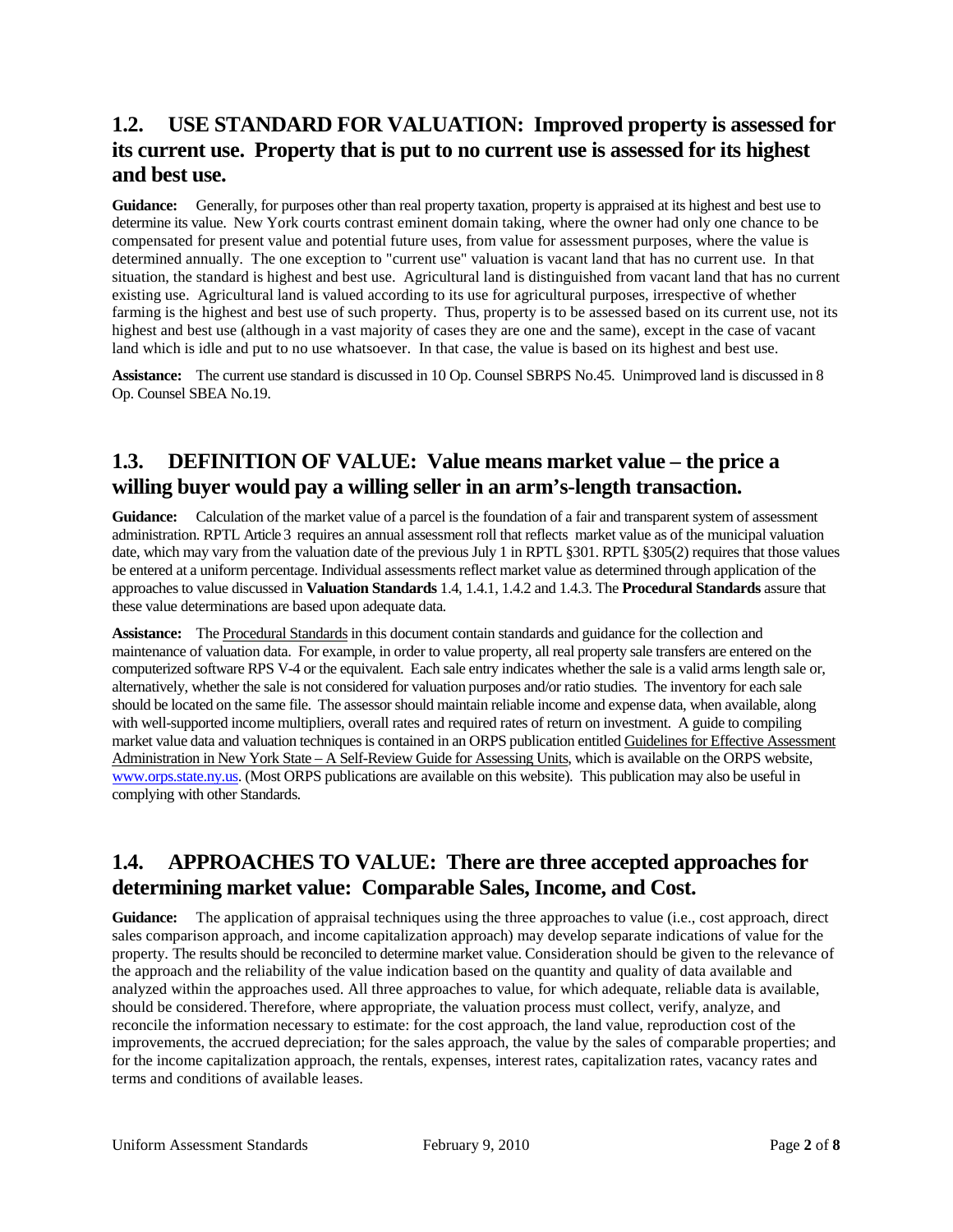**Assistance:** The ORPS website contains a document Valuation Standards that provides an overview of the valuation process.

#### **1.4.1. THE COMPARABLE SALES APPROACH: The value of a parcel is determined by using recent sales of similar properties.**

**Guidance:** The sales comparison approach develops a value for a subject parcel by comparing recent similar property sales (comparables) within the same market area to the subject parcel and adjusting the comparables for dissimilarities. Appropriate market areas may cross municipal boundaries. The sales are adjusted for their dissimilarities to the subject and an indicated value opinion for the subject property is developed. If the sale is superior in a specific attribute, a minus adjustment is indicated; if a sale is inferior in a specific attribute, a plus adjustment is indicated; if the sale and subject are comparable in a specific attribute, no adjustment is indicated. The sales approach is most commonly used for residential property and vacant land. It is the preferred approach for these properties. The sales approach should be used whenever sufficient sales are available.

**Assistance:** The collection and maintenance of sales data is discussed in **Standard 2.3.**

#### **1.4.2. THE INCOME APPROACH: The value of a parcel is determined by capitalizing rental income potential.**

**Guidance:** The income approach is the preferred approach for income-producing property. The income approach converts income into value by the application of a rate or a multiplier. The income approach measures the value of the real estate based on the net rental capacity of the real estate, not the value of the business being conducted.

**Assistance:** Sufficient market income information, such as recent income and expense statements or current market lease data, is essential to the income approach. When available, ORPS and County Real Property Tax Services agencies may provide local assessors with reliable income and expense data, along with well-supported income multipliers, overall rates and required rates of return on investment. In smaller communities, assessors from several assessing units should share this information in order to establish a larger data base of income and expense for different types of properties. The ORPS website contains a document, 2009 Investment Set Codes, [\(http://www.orps.state.ny.us/sas/valuation/](http://www.orps.state.ny.us/sas/valuation/%20investment_setcodes.htm) 

investment setcodes.htm) for use in the income approach. This document is updated annually, with the appropriate year in the file name. Some assessing units have adopted local laws requiring commercial property owners to provide income and expense data for their properties as a requirement for seeking administrative review of their assessments before the local boards of assessment review.

## **1.4.3. THE COST APPROACH: The value of a parcel is determined by using the depreciated current cost to reconstruct improvements, plus land value.**

**Guidance:** The cost approach develops a value estimate by taking the cost of reproducing or replacing the improvements on a parcel, reducing that cost by any depreciation (physical, functional or economic), and adding the land value of the parcel. This is often referred to as RCNLD+L (Reproduction or Replacement Cost New Less Depreciation plus Land). The cost approach is particularly appropriate for proposed and new construction, special purpose properties (e.g., religious facilities, museums, schools) and properties with limited sales or income information. The cost approach sets the ceiling for assessments. It can be applicable to all improvements. However it is often difficult to estimate depreciation in older structures and in structures that do not represent the highest and best use of the land. The maximum value that can be placed on an improvement is its reconstruction cost less depreciation. *(Lee and LeForestier, Review and Reduction of Real Property Assessments in New York , third edition, §1.07 [Albany, 1988])*.

Assistance: The ORPS website includes a Valuation Reference Manual for use in applying the cost approach to residential, farm and commercial structures.

## **1.5. MASS APPRAISAL: Computer-Assisted Mass Appraisal is a necessary component for determining market value.**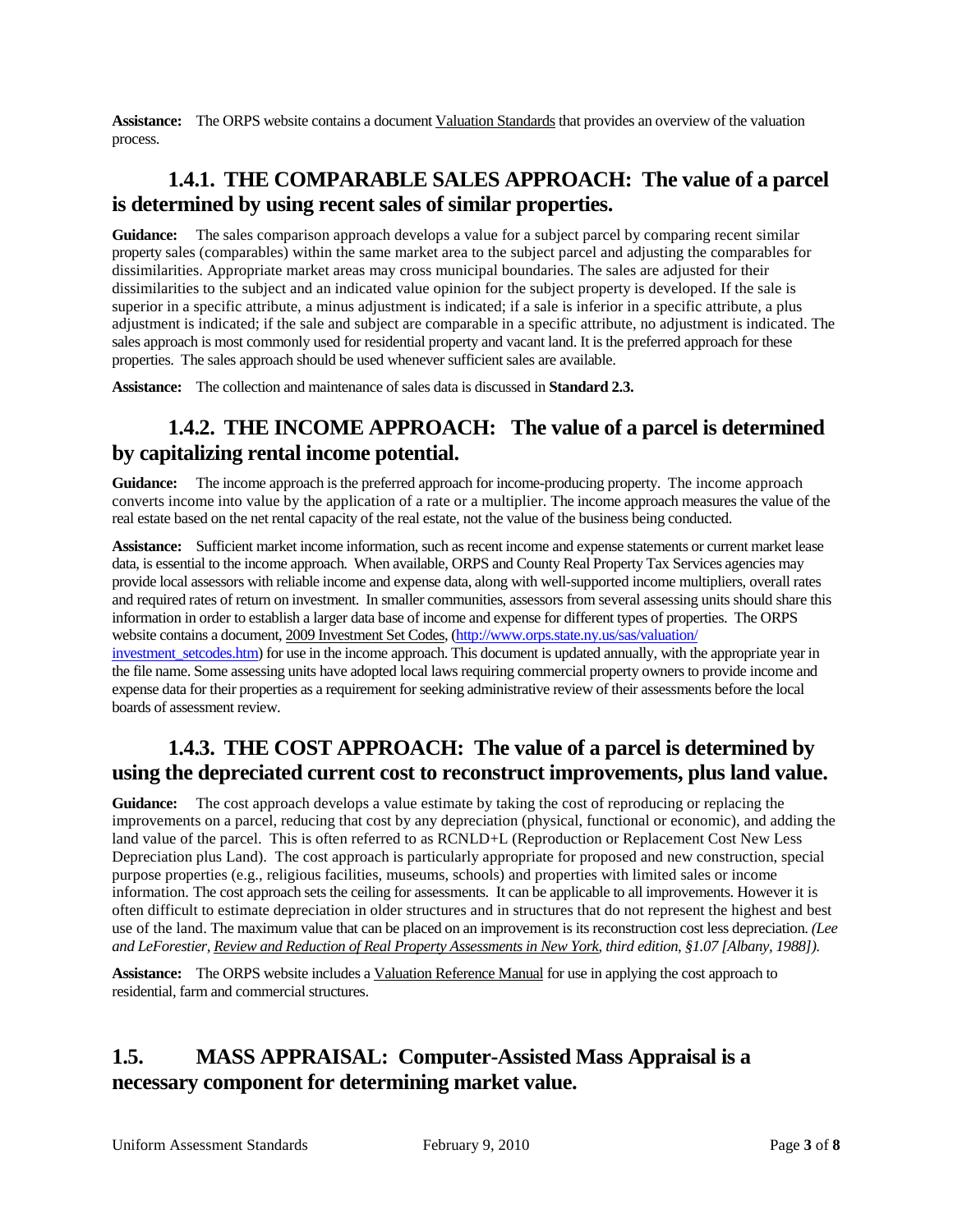**Guidance:** Computer-assisted mass appraisal (CAMA) involves the valuing of a group of properties as of a particular date using common data, standardized methods and statistical testing. CAMA is a tool for generating initial value estimates for individual parcels, which can then be reviewed before preparing an assessment roll. The success of CAMA depends on the adequacy of the data used for modeling and effective review and adjustment of modeling output. CAMA modeling should be utilized where sufficient data is available.

**Assistance:** The IAAO has published Standard on Mass Appraisal of Real Property (January 2008). Reference can also be made with USPAP Advisory Opinion 32, Ad Valorem Property Tax Appraisal and Mass Appraisal Assignments.

#### **1.6. UNIFORMITY: There is uniformity in value for all parcels on each year's assessment roll.**

**Guidance:** RPTL §305(2) provides that all parcels within an assessing unit are assessed at a uniform percentage of current value. While a roll on average across all properties may be assessed at full market value, assessments may in fact not be uniform between property types or within property types. The uniformity standard requires that each individual property – within reasonable limits – be at the same percentage offull market value. Without such uniformity, there can be no property tax equity.

**Assistance:** There are published sources of assistance for maintaining uniformity: IAAO Standard on Ratio Studies – 2007; ORPS Level of Assessment Determination: An Owner's Manual for Maintaining Uniformity; **Performance Standard** 2.2 regarding sales verification. These sources provide procedures on how to check and verify assessment uniformity, and thereby equity. Ratio studies are an integral component of maintaining uniformity, which use only "arms length" sales. Uniformity in part is measured by the Coefficient of Dispersion (COD) and the Price Related Differential (PRD), as well as other measures of reliability.

#### **1.7. APPRAISAL: Regularly scheduled appraisal of all parcels – at least once every four years – is necessary to maintain assessment equity.**

**Guidance:** An appraisal of each parcel at full market value is conducted at least once every four years. Such an appraisal includes a new determination of value based upon current data. Clearly, this requires adequate professional and financial resources, not only for the technical work but also for the essential public communication.

**Assistance:** The **Procedural Standards** provide structure for both reassessment projects and preparation of assessment rolls in non-reassessment years.

#### **II. PROCEDURAL STANDARDS**

#### **2.1 ASSESSMENT DATA: Each parcel has an individual file of all its property data (inventory), which is maintained on a computerized record such as RPS or equivalent, and is updated by inspection at least every** six **years.**

**Guidance:** Physical and economic change affect every parcel and every neighborhood differently – and thereby make property inventory less accurate over time. Fair and accurate assessments require that individual property data be accurate, regularly updated, and readily accessible and analyzable. This means that each locally assessed parcel has a complete and upto-date inventory in electronic format, which may have to be supplemented with paper documents or photographs.To maintain up-to-date inventory, there is ongoing monitoring of (1) building permits, (2) sales, and (3) property income, expense and cost data – which come with inspection, data collection, analysis, and resulting updates of inventory. There is an

Uniform Assessment Standards February 9, 2010 Page 4 of **8**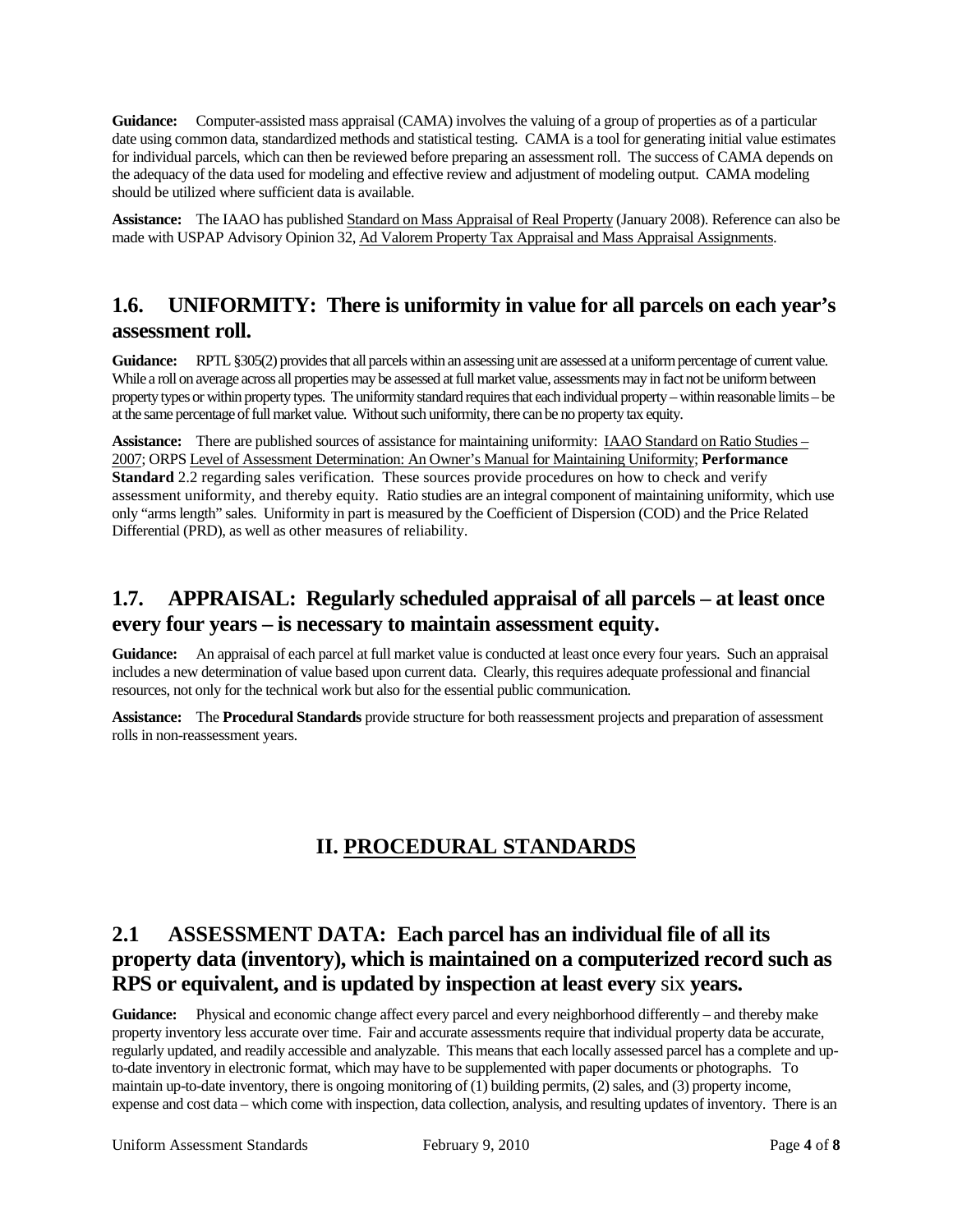inspection of every parcel at least every six years; inspection from the public right of way is necessary if there is no physical entry. Inspection is the collection and verification of the data items contained in the ORPS Data Collection Manual (Assessors Manual – Data Collection and Maintenance of Property Inventories [formerly Assessors Manual, Vol. 6])

**Assistance:** The standards for maintaining inventory in New York are contained in Part 190 of the Rules of the State Board of Real Property Services. The ORPS data collection manual is available on its website [\(http://www.orps.state.ny.us/assessor/manuals/assersmanual.cfm\)](http://www.orps.state.ny.us/assessor/manuals/assersmanual.cfm). The IAAO standard is inspection at least once every four to six years (Standard on Mass Appraisal of Real Property, 3.3.4)

#### **2.2 SALES VERIFICATION: Sold properties are inspected and the conditions of sale are verified.**

**Guidance:** Properties that have sold are promptly inspected to update the accuracy of the data in the assessor's records, as well as to verify the terms of sale. Every sale is verified, preferably by contact with a party to the sale. The physical inventory at time of sale is verified, either prior to the next taxable status date or within ninety (90) days of receipt of the real property transfer form (RP-5217). Physical inspection is the preferred method of verification; however, the data mailer is an alternative method. A file of all real property sale transfers is created by entry on computerized software, RPS V-4 or the equivalent. Each sale isidentified as either: a valid arms length sale, or a sale that is not considered for valuation purposes and/or ratio studies. The inventory for each sale is located on the same file. If the sale falls into a category on the RP-5217 of other than arms length, such as sales with excessive personal property or special terms of financing, the sale is excluded from sale ratio studies as well as valuation.

**Assistance:** The ORPS website contains information on the sales reporting process. The IAAO has prepared a sample sales verification form *(*Standard on Ratio Studies) that assessors can send to purchasers.

### **2.3 EXEMPTIONS: All real property is subject to taxation unless a specific exemption statute applies. Eligibility for exemption is determined annually by the Assessor.**

**Guidance:** Under RPTL § 300, all property is subject to taxation unless an exemption is provided by statute. There are numerous statutes that provide various exemptions applicable to types of property or property owners. The assessing unit undertakes reasonable efforts to inform property owners of any filing deadlines or renewal requirements. Such efforts include the use of municipal websites, public media, and direct contact.

**Assistance:** Volume 4 of the Assessors Manual contains information on the various exemptions that are available.

## **2.4 PUBLIC INFORMATION: All property information not otherwise exempted from disclosure is available to the general public in a usable format.**

**Guidance:** The assessing unit makes available all public information related to assessments. The only assessment data that is non-public is information that is specifically exempted from disclosure, such as personal information of individual property owners or information relating to litigation. Ideally, the public has internet or other ready access to all information on the property record cards of all parcels in the assessing unit as well as full value data for all parcels.

**Assistance:** If an assessing unit maintains a website this is an excellent means to provide public access to assessing information. There are a number of county or municipal websites that currently provide access to assessing information. See ORPS for a list. On challenging assessments, see ORPS publications, Fair Assessments: A Guide for Property Owners, and What to do if you Disagree with your Assessment. Also readily available on the ORPS website are forms and instructions for challenging assessments.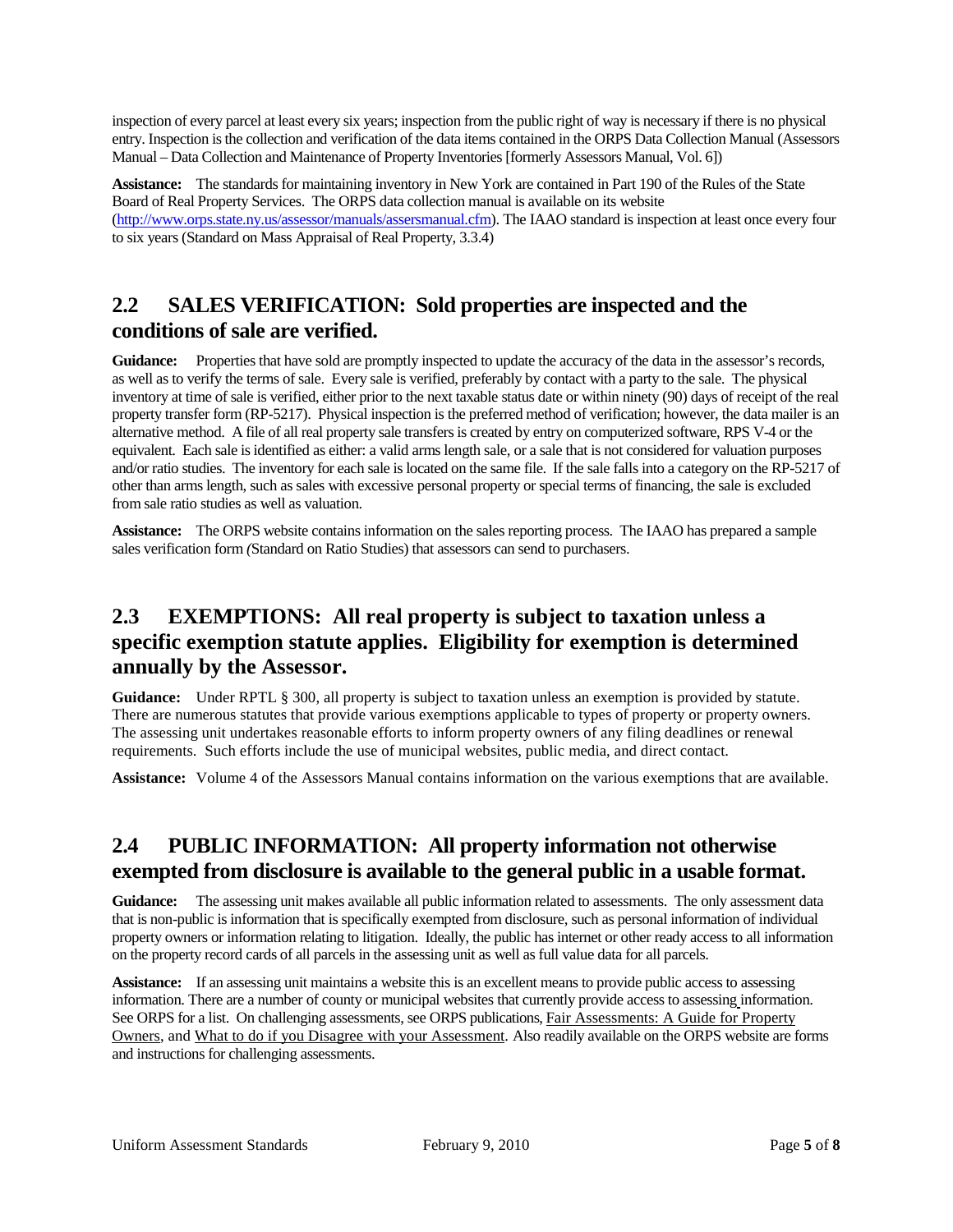## **2.5 PUBLIC RELATIONS AND EDUCATION: Professional and effective public relations and education are integral components of effective assessment administration.**

**Guidance:** Ongoing communication with the public is as much a part of the assessment function as property appraisal, exemption processing and tax roll preparation. The goal is to make the assessment process as transparent and understandable as possible to the general public. Local officials must be aware that assessment is a municipal function and should not publicly disparage real property tax officials. Use of public media, publications, public meetings, taxpayer letters, and regular office hours are all components of effective public relations. During a comprehensive reassessment, extensive public relations are especially important. In all interactions with the public, assessing staff should be professional and courteous.

**Assistance:** Public relations begin in the office, one taxpayer at a time. Each interaction with a taxpayer is an opportunity to help provide a basic understanding of the assessment function and the goal of fair property taxation. While quality customer service is the norm, it is also recognized that not every taxpayer will be satisfied. ORPS provides a variety of publications to help taxpayers understand and avail themselves of the assessment process and to assist in public relations

#### **2.6 RESOURCES: There is adequate staffing and funding for complete, yet cost-effective, assessment administration.**

**Guidance:** Adequate resources – in particular staffing – are essential for effective assessment administration. The real property tax is the largest source of revenue for local governments and provides over half the revenue for local schools**.** Given the magnitude of the property tax and the need to ensure that taxpayers receive equitable assessments for their properties, adequate staffing and resources are all the more important and reasonable.

The cost of effective assessment administration will vary across the state, primarily due to different labor costs, which is the bulk of assessment expense. Specific staff functions in an assessing unit include data collection, sales processing, property appraisal, trend analysis, exemption administration, public relations and many other duties. Some assessing units assign additional duties to assessing staff, while others have non-assessing staff perform some assessing duties, thus making comparisons and generalizations difficult.

One measure is the overall cost of property tax collection as a percentage of the tax collected; however, such measures count all expense, including billing, collection, grievance, refunds, and foreclosure. Another is parcels per assessing staff: the IAAO points to 2,500 parcels per assessing unit staff person. (IAAO, Property Appraisal and Assessment Administration, pp. 420-421.) The IAAO also points out that larger assessing units benefit from economies of scale and can handle more than 2,500 parcels per staff person. Given that more than half of the assessing units in New York have less than 2,500 parcels, it may be appropriate for smaller assessing units to consider sharing services or outsourcing, whether by contracting with the county, joining in a coordinated assessment program, or sharing an assessor. (Note that a single "parcel" can consist of many co-op or mobile home units, so the parcels per staff measure can only be a rule of thumb.)

The cost of maintaining and updating accurate property data, as well as periodic comprehensive appraisals, must also be taken into account.

**Assistance:** See the ORPS document, "Guidelines for Effective Assessment Administration in New York State – A Self-Review Guide for Assessing Units," which is available on the ORPS website.

## **2.7 TRAINING: Assessing staff are well trained and up to date in all facets of assessment administration.**

**Guidance:** Under RPTL Article 3, assessors are required to be certified by completion of a course of training. In addition, appointed assessors and sole elected assessors must take 24 hours of continuing education per year. Assessors attending training to comply with ORPS requirements may be eligible for reimbursement of necessary expenses.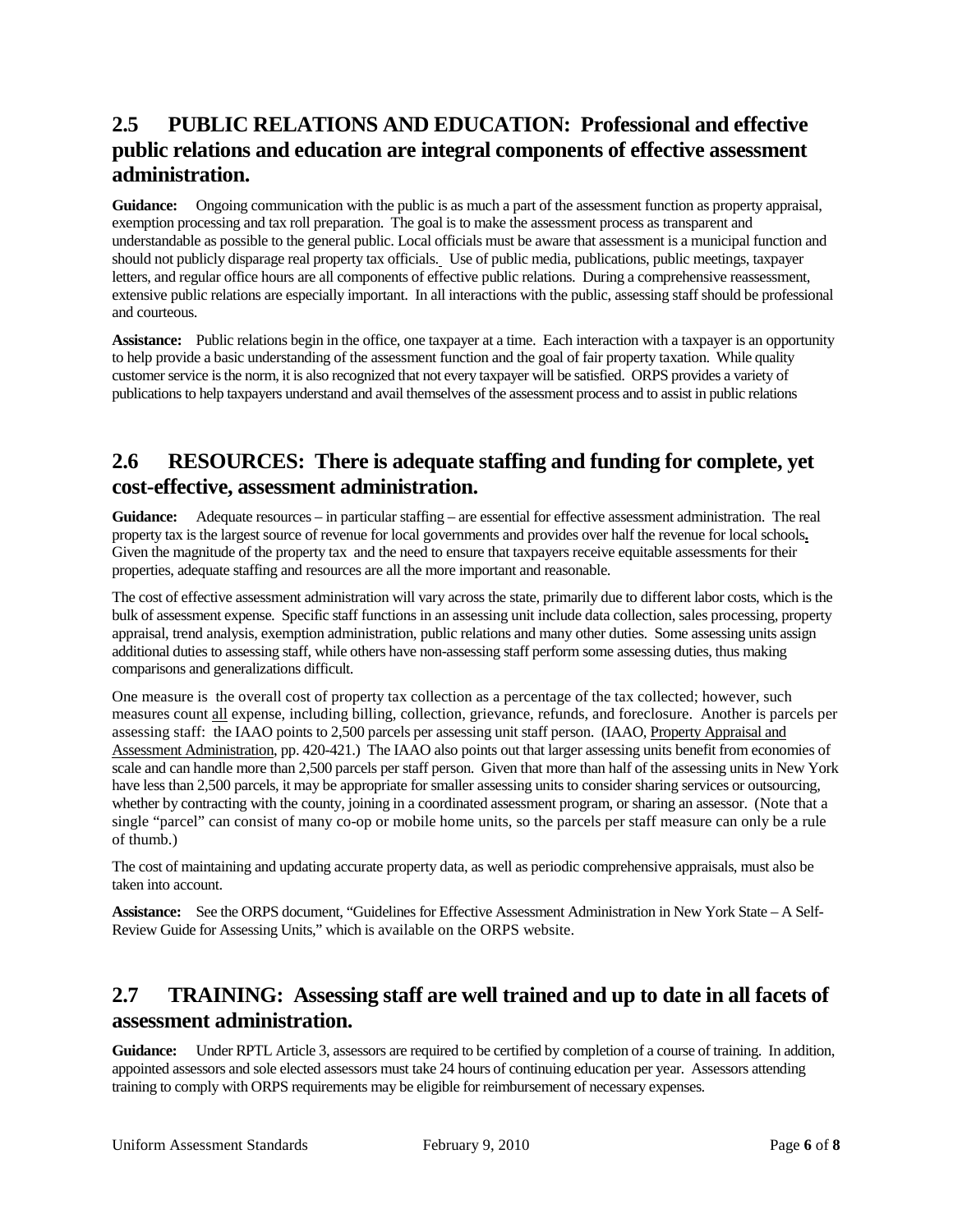Training – both initial and continuing education – is important for effective assessment administration. These programs cover the statutes, regulations, procedures and practices of assessment valuation and administration, and thereby equip individuals for the responsibilities of their positions and to ensure continued competence. All assessors and staff should take advantage of educational opportunities that become available. While not required, assessing staff other than assessors should attend a minimum of six hours of training annually.

The assessing unit appoints qualified individuals**to** assessor and assessing staff positions

**Assistance:** The Institute of Assessing Officers provides information on available training *<http://www.nyassessor.com/Education.htm>*. See also the ORPS website, *[www.orps.state.ny.us,](http://www.orps.state.ny.us/)* and publications on training, or contact ORPS local or Albany staff.

#### **2.8.1 ASSESSMENT REVIEW: Taxpayers have an opportunity to seek review of their assessments.**

**Guidance:** Taxpayers have the right to seek review of their assessments. In order to provide a fair review, the assessing unit appoints qualified individuals to serve on the board of assessment review and insures that these individuals have completed required training. The only qualification for service on the board of assessment review, other than residency, is that the appointees have a " knowledge of property values in the local government or village" (§523[1][b]). The assessing unit should look for qualifications beyond this minimum. Experience in construction, finance and the law can assist board members in performing their duties. The assessing unit provides information for the taxpayer to be able to determine whether his or her assessment is equitable. Section 526(4) requires that the assessor attend the grievance proceedings.

**Assistance:** On challenging assessments, see ORPS publications, Fair Assessments: A Guide for Property Owners, and What to do if you Disagree with your Assessment. Also readily available on the ORPS website are forms and instructions for challenging assessments.

## **2.8.2 DEFENSE OF ASSESSMENTS: The assessing unit provides necessary support for defense of its assessments.**

**Guidance:** The assessor must be heard by the Board of Assessment Review if the assessor requests to speak. If a taxpayer seeks Small Claims Assessment Review and the assessing unit assigns the responsibility to represent the assessing unit to the assessor, the assessing unit provides the support necessary for adequate representation. If a taxpayer seeks judicial review pursuant to Art 7, Title 1, a "tax certiorari" proceeding, the assessing unit can seek or accept the support of the county and school districts that levy taxes on its assessment roll in defending those assessments in these judicial proceedings. The assessing unit should retain counsel with expertise in this area.

**Assistance:** In the defense of assessments, the RPS analysis for sales and subject properties, as well as the single parcel and batch valuation programs, is available.

## **2.9 TECHNOLOGY: There is up-to-date technology, such as RPS.**

**Guidance:** Modern professional assessing involves the collection, analysis and presentation of large volumes of property information. This requires the availability of a computer database, analytic and other technological tools for assessment administration. ORPS has developed and maintains assessment administration software – RPS – which is specifically designed to support all statutory components of the New York State system of real property tax administration. RPS is used by the vast majority of assessing units across the state. Assessing units pay RPS fees to defray a fraction of the total cost, and many County Real Property Services offices host countywide RPS installations and/or provide technical support. Most county RPS offices also provide GIS, tax bill support and other services. Where an assessing unit does not use RPS, the software is compatible with RPS, to enable the assessing unit to administer the real property tax. Internet access is essential for all assessing units to connect to the ORPS website and to communicate to taxpayers.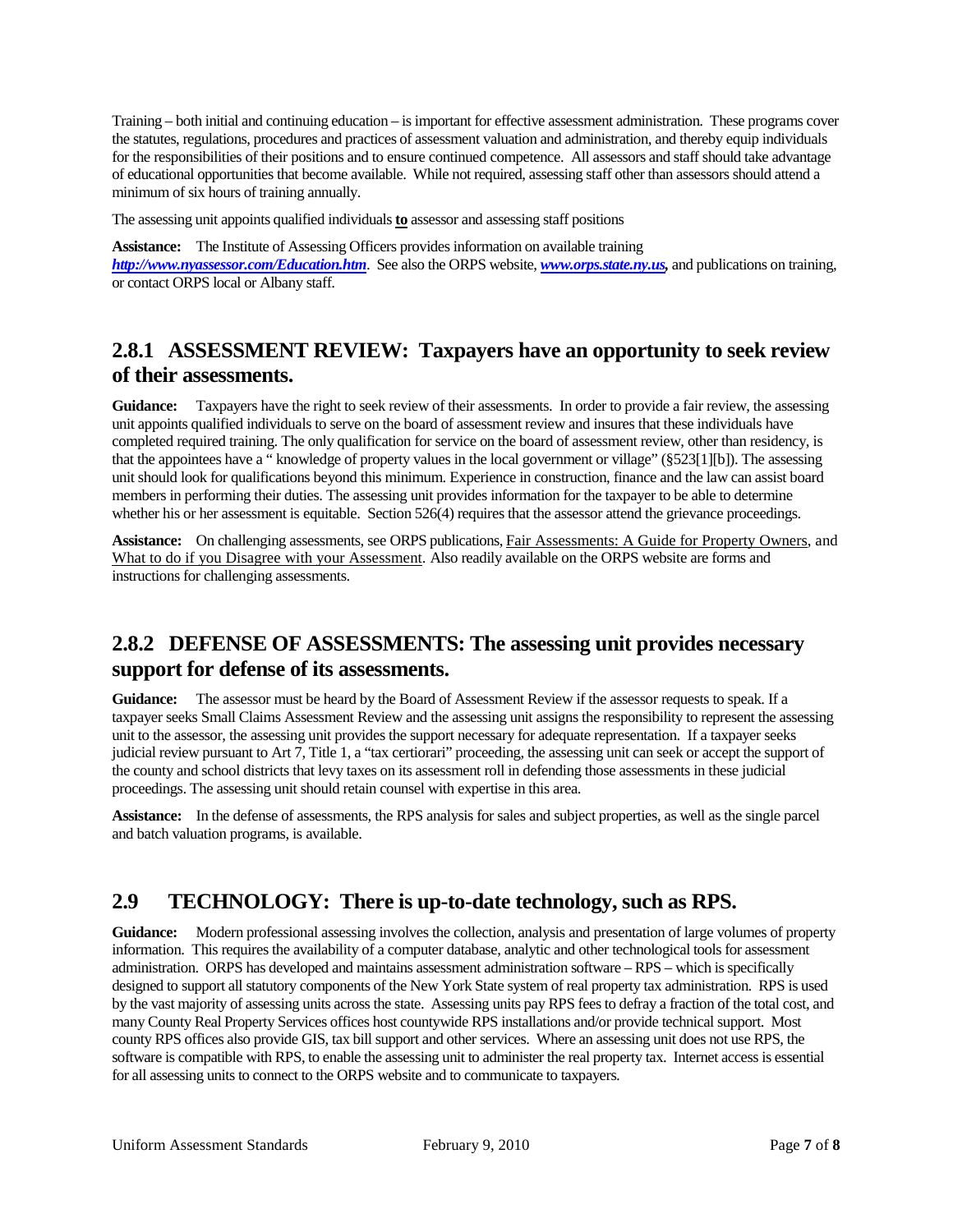**Assistance:** ORPS provides extensive training and advice on RSP V-4, Computer-Assisted Mass Appraisal (CAMA), Geographic Information System (GIS), and other technology. See ORPS website or contact ORPS local or Albany ORPS.

#### **2.9.1 TAX MAPS: Current and accurate tax maps are maintained.**

**Guidance:** Perhaps the most essential of assessment tools is an adequate tax map reflecting the size, shape and geographic characteristics of each parcel of land in the assessing unit. The county Real Property Tax Services Agency is responsible for the creation and maintenance of tax maps (except in Westchester County, where tax map responsibility lies with the city or town). The tax mapping agency and local assessor work together to produce annually a set of tax maps for each assessing unit.

**Assistance:** The requirements for tax maps are contained in Part 189 of State Board rules. The roles of the assessor and the tax mapper are discussed in 10 [Op. Counsel SBRPS No. 2.](http://www.orps.state.ny.us/legal/opinions/v10/02.htm) Also see 6 Op. Counsel SBEA No. 36 and 7 Op. Counsel SBEA No. 21.

#### **2.9.2 PHOTOGRAPHY: Photography is an integral part of assessment administration.**

**Guidance:** Street level photos of all improved properties are extremely helpful in administering the real property tax, both in terms of valuation and in assisting the public with assessments. Current photographs of all improved parcels should be maintained on RPS or equivalent.

**Assistance:** A photo program is available on NYS RPS V-4. Other tools are also available, such as aerial photography and oblique aerial photography. The assessor's office has a digital camera to download photos to NYS RPS V-4 or equivalent.

Assessing units may employ a set of digital image technology tools. These tools may be located at and implemented by the county real property tax agency to reduce costs. This tool set may include:

- High-resolution street-view images (suggested update at least every 6 years)
- Orthophoto images (suggested update every 2 years in rapid growth areas, or 6-10 years in slow growth areas).
- Low-level oblique images capable of being used for measurement verification (suggested update every 2) years in rapid growth areas or, 6-10 years in slow growth areas).

This alternative is be used in conjunction with information obtained through the building permit process, and with assessor staff visits to observe changes in neighborhood condition, trends and property characteristics. A physical review is necessary when there has been a property sale, significant construction changes, or catastrophic damage. The IAAO Standard on Mass Appraisal of Real Property, 3.3.5 (January 2008) provides direction.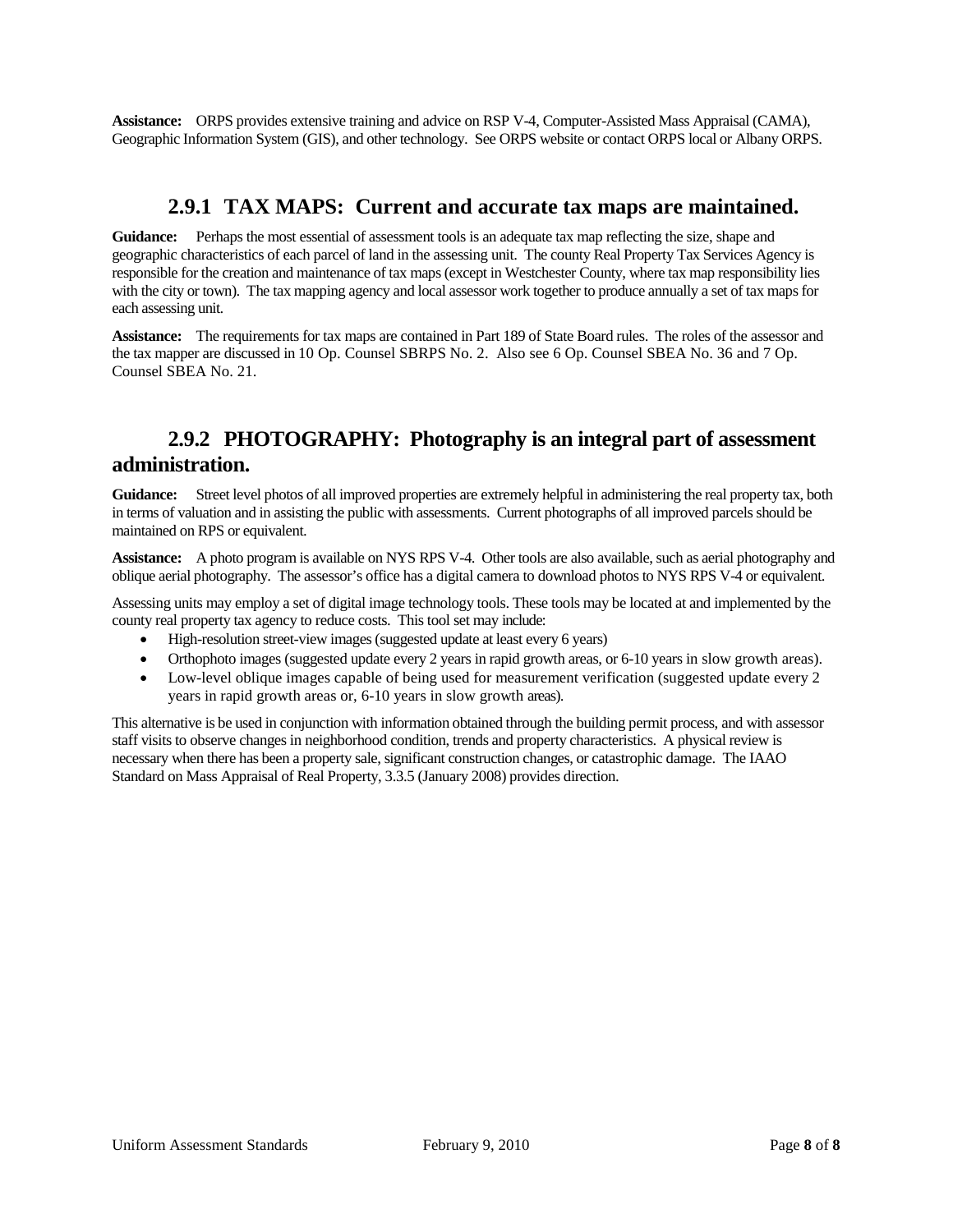

**STATE OF NEW YORK** EXECUTIVE DEPARTMENT **STATE BOARD OF REAL PROPERTY SERVICES** 16 SHERIDAN AVENUE ALBANY, NEW YORK 12210-2714

#### **RESOLUTION 10-05**

**WHEREAS**, at its meetings of November 13, 2008, February 11, 2009, and November 10, 2009, staff reported to the State Board the status and progress of the development of a compilation of *Uniform Assessment Standards* that would provide assessing units with a set of principles to guide those local governments in the administration of the real property tax; and

**WHEREAS**, staff of the New York State Office of Real Property Services, representatives of the New York State Assessors' Association, the New York State Association of County Directors of Real Property Services and members of the State Board have worked together to produce these Standards; and

**WHEREAS**, by memorandum dated February 1, 2010, staff have submitted the final version of the *Uniform Assessment Standards* for adoption by the State Board; now, therefore, be it

**RESOLVED**, that the State Board hereby adopts the *Uniform Assessment Standards* in accordance with a staff recommendation, dated February 1, 2010, and submitted with Agenda Item III-A as a set of principles to guide assessing units in the equitable and transparent administration of the real property; and be it further

**RESOLVED**, that the *Uniform Assessment Standards* be posted on the website of the New York State Office of Real Property Services to provide guidance for all assessing units; and be it further

**RESOLVED** that the Executive Deputy Director is hereby directed to take all appropriate steps to publicize the *Uniform Assessment Standards*.